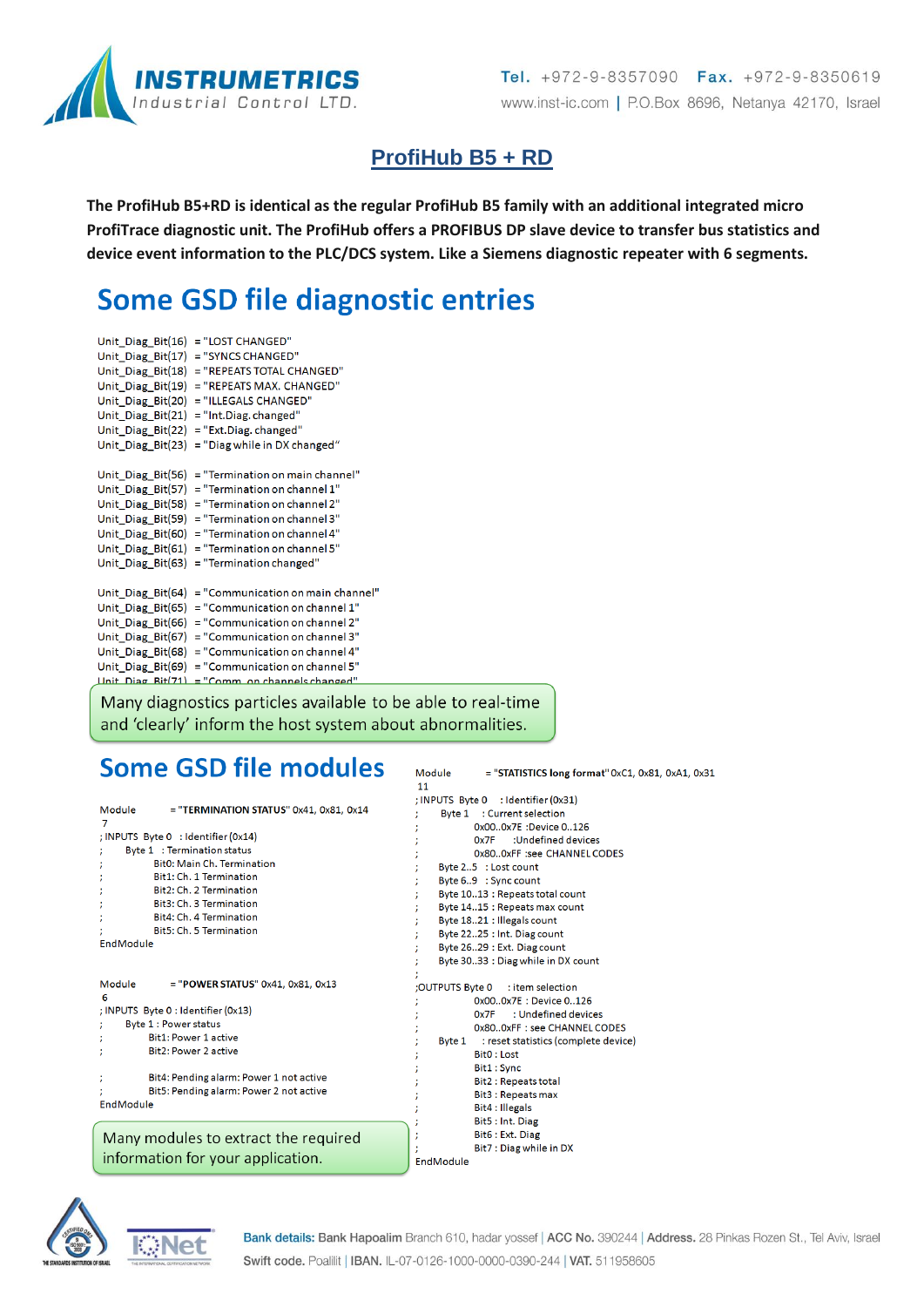



\*Ways to notify the user if problems

Website Link: ProfiHub B5+RD - [PROFIBUS Hub with Diagnostic slave device](http://www.procentec.com/products/productdisplay.php?SIG=000044)

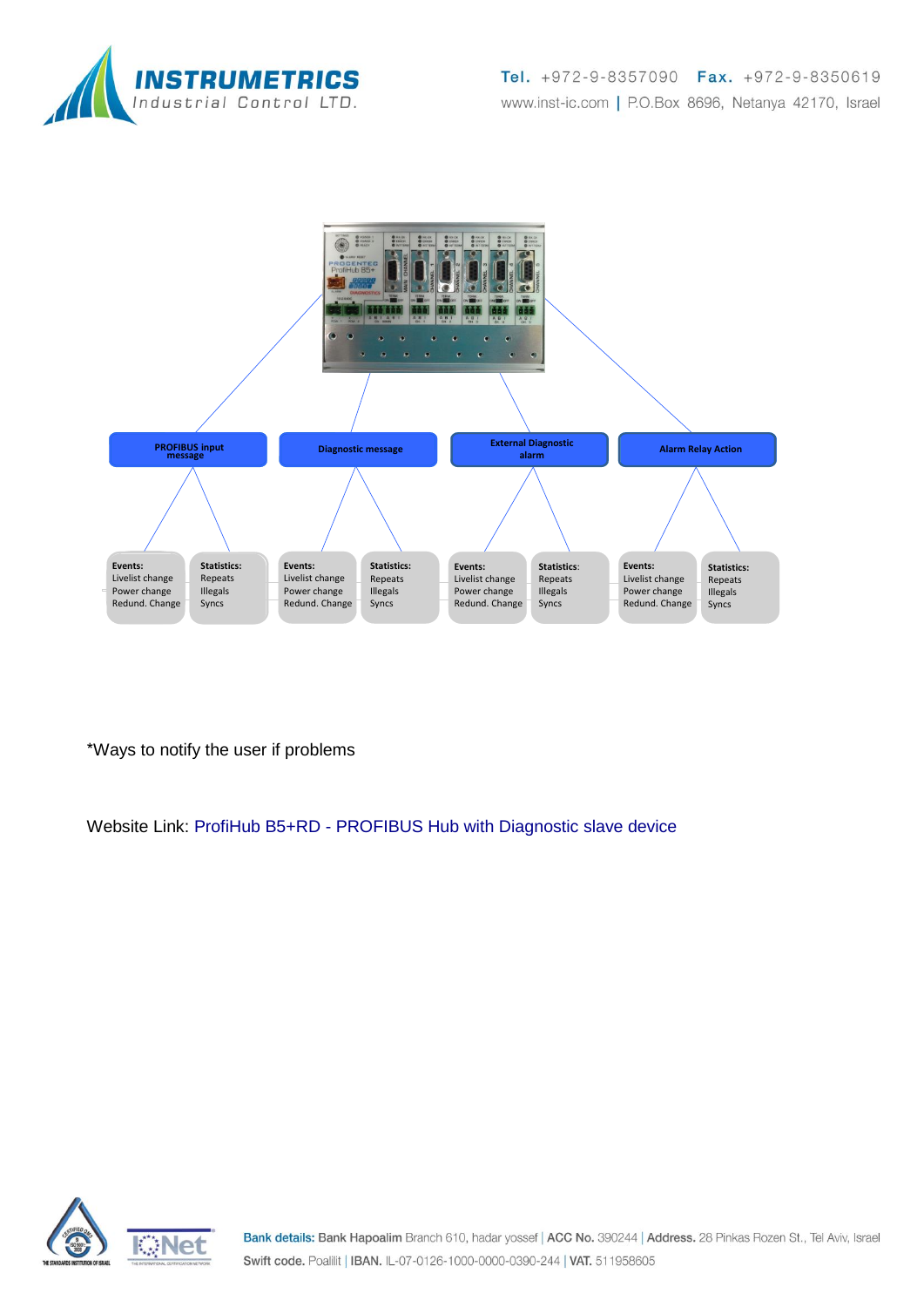

#### **ProfiHub B2+R - 3 Segment PROFIBUS DP Repeater**

**The ProfiHub B2+R enables wide-ranging RS 485 star/tree/bus segments and long spur lines for PROFIBUS DP installations in IP 20 environments. It's an easy and robust network component to design flexible and object oriented networks. When redundancy is enabled, the ProfiHub B2+R is transformed to a low cost extremely reliable redundant repeater solution.**



Website Link: ProfiHub B2+R - [3 Segment PROFIBUS DP Repeater](http://www.procentec.com/products/productdisplay.php?SIG=000042)

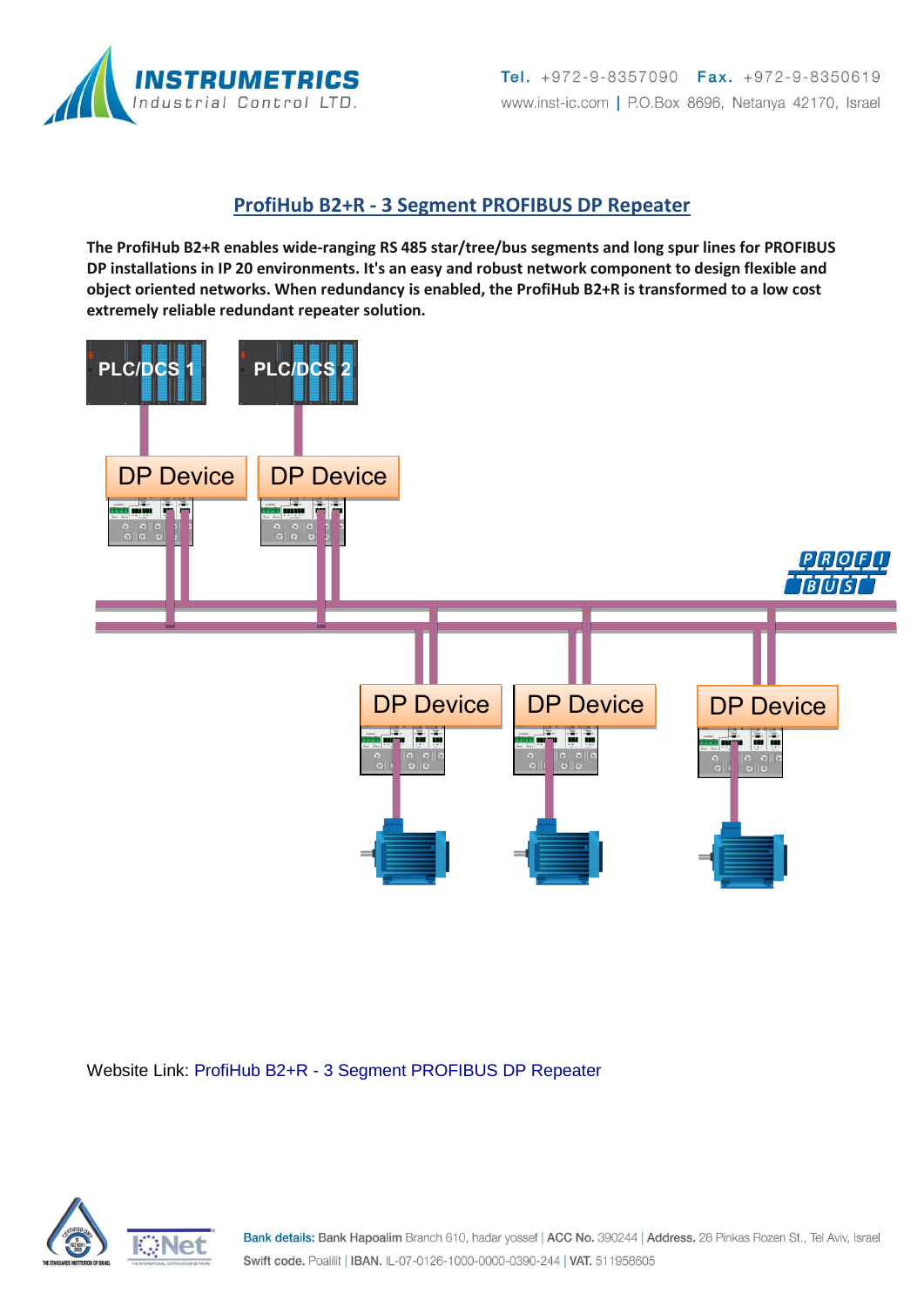

### **ProfiHub B4FO2+ - Fiber Optic to Multi Segment Coupler**

**The ProfiHub B4FO2 is a cost-effective solution to link PROFIBUS fiber optic to multiple RS 485 segments and vice versa. It enables reliable applications where long cable distances and an isolation between devices and segments are required. The massed junction of copper segments reduce expensive fiber optic couplers and create an object oriented overview for the end user**



#### Website Link: ProfiHub B4FO2+ - [Fiber Optic to Multi Segment Coupler](http://www.procentec.com/products/productdisplay.php?SIG=000046)